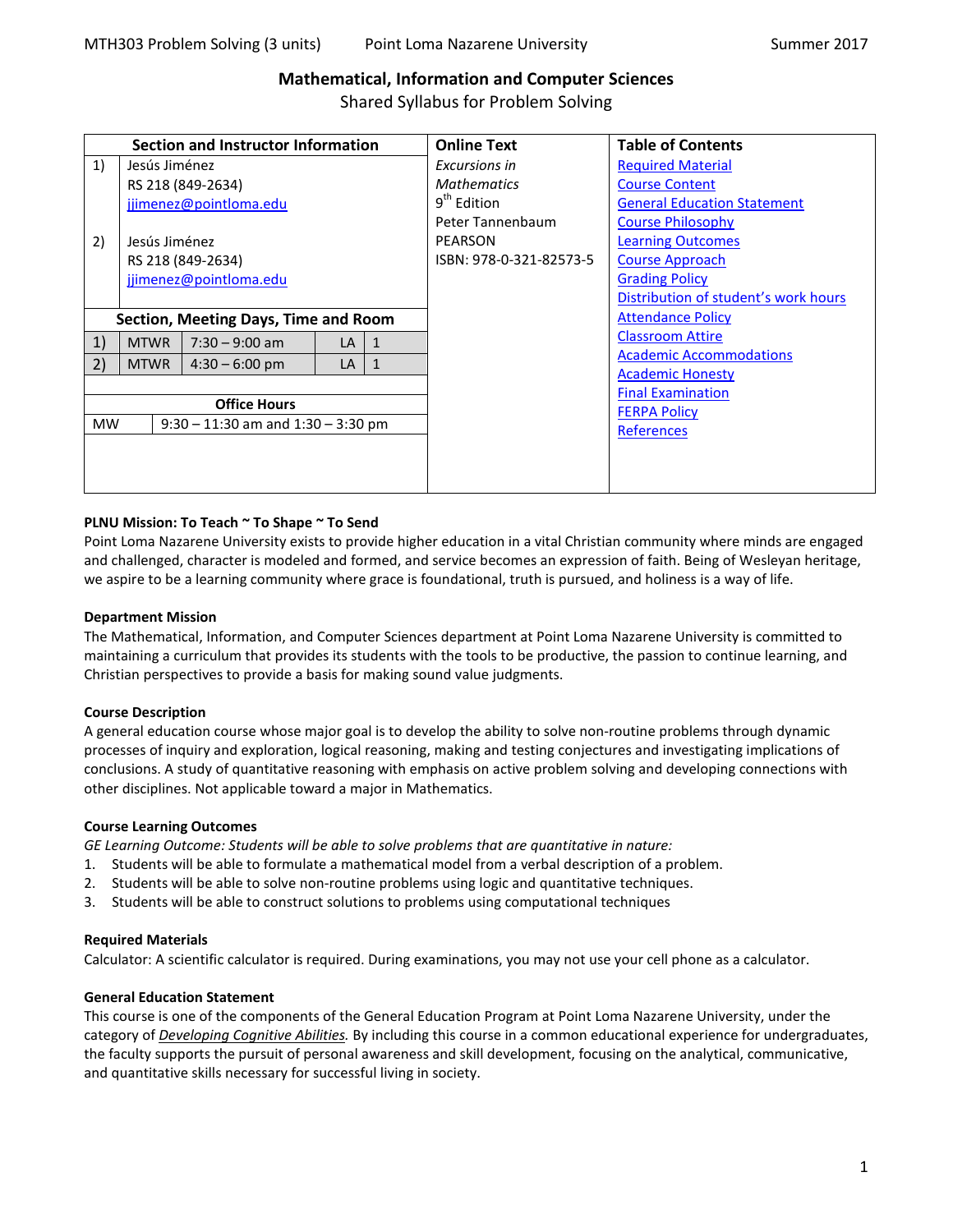## **Course Credit Hours Information**

In the interest of providing sufficient time to accomplish the stated Course Learning Outcomes, this class meets the PLNU credit hour policy for a 3-unit class delivered over 5 weeks. Specific details about how the class meets the credit hour is provided below.

| <b>Online Quizzes</b>     | 8.00   |
|---------------------------|--------|
| <b>Online Homework</b>    | 8.75   |
| <b>Reading Text</b>       | 24.00  |
| <b>Watching Videos</b>    | 8.00   |
| In-Class Meeting          | 18.75  |
| Written Homework          | 16.00  |
| Group Project             | 6.00   |
| <b>Budget Project</b>     | 4.00   |
| Chapter Post Test Reviews | 16.00  |
| Midterms                  | 2.50   |
| Final Exam                | 2.50   |
| ΤΟΤΑL                     | 114.50 |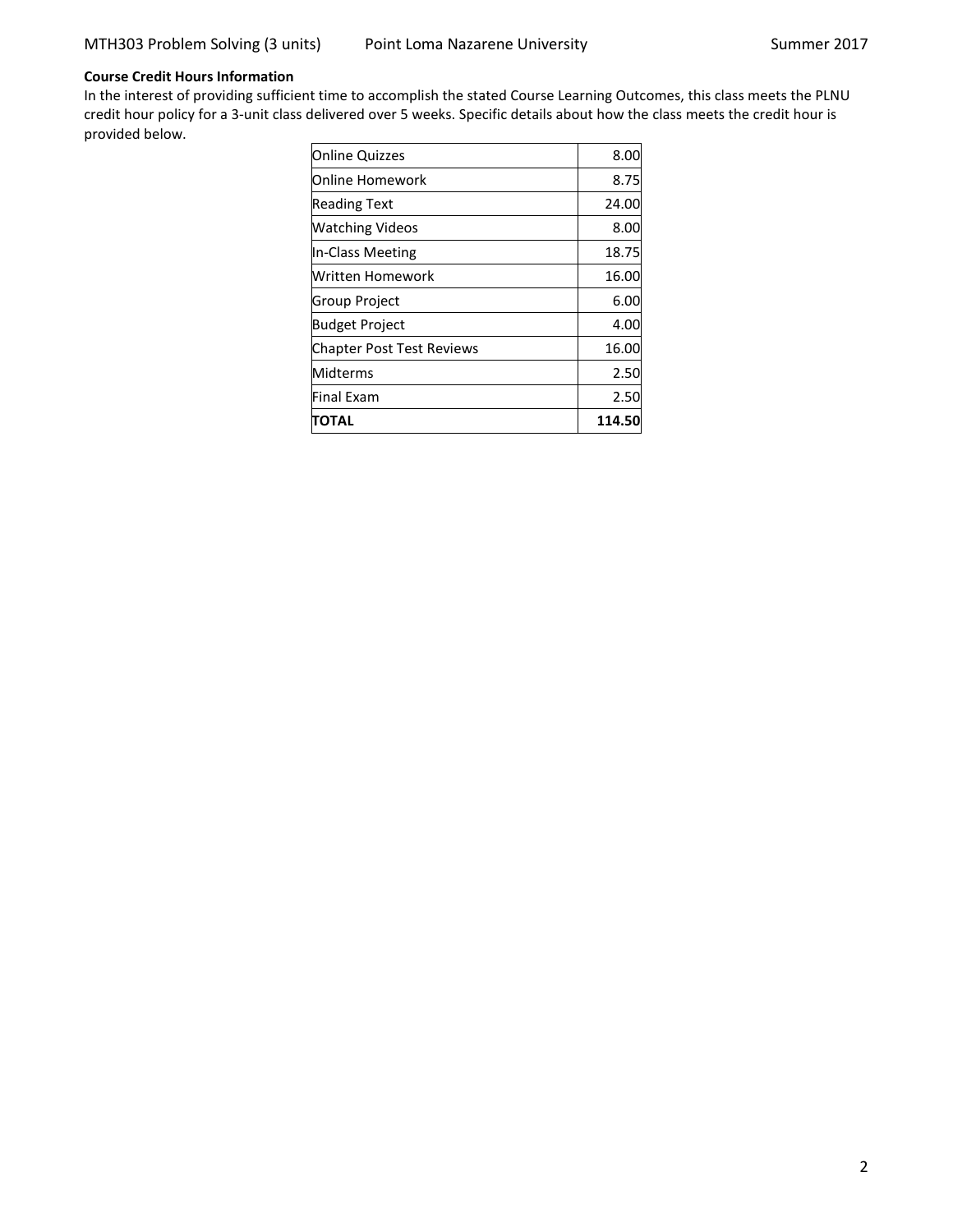# **Course Schedule and Assignments**

| Daily Schedule |             |        |                                                    |                                   | Summer 2017           |
|----------------|-------------|--------|----------------------------------------------------|-----------------------------------|-----------------------|
|                |             |        | Date In Class                                      | <b>Online Readings and Videos</b> | Online HW and Quizzes |
| 1              | Monday      | 8-May  | Chapter 1                                          | Chapter 1 reading                 | Intro to MyMathLab    |
|                |             |        |                                                    | Chapter 1 videos                  |                       |
|                | 2 Tuesday   |        | 9-May Chapter 1 and 2                              | Chapter 2 reading                 | OA <sub>1</sub>       |
|                |             |        |                                                    | Chapter 2 videos                  |                       |
|                | 3 Wednesday |        | 10-May Chapter 2                                   |                                   | Quiz 1                |
|                |             |        | Homework 1                                         |                                   |                       |
|                | 4 Thursday  |        | 11-May No Class                                    | Chapter 4 reading                 | OA <sub>2</sub>       |
|                |             |        |                                                    | Chapter 4 videos                  |                       |
|                | Friday      | 12-May |                                                    |                                   | Quiz 2                |
|                |             |        |                                                    |                                   | OA4                   |
|                | 5 Monday    |        | 15-May Chapter 4                                   |                                   |                       |
|                |             |        | Homework 2                                         |                                   |                       |
|                | 6 Tuesday   |        | 16-May Chapter 4                                   | Chapter 5 reading                 |                       |
|                |             |        |                                                    | Chapter 5 videos                  |                       |
|                | 7 Wednesday |        | 17-May Chapter 5                                   |                                   | Quiz 4                |
|                |             |        | Homework 4                                         |                                   |                       |
|                | 8 Thursday  |        | 18-May Exam 1 Chapters 1, 2, 4                     |                                   |                       |
|                |             |        |                                                    |                                   |                       |
|                | Friday      | 19-May |                                                    |                                   | OA 5                  |
|                |             |        |                                                    |                                   |                       |
|                | 9 Monday    |        | 22-May Chapter 5                                   | Chapter 6 reading                 | Quiz 5                |
|                |             |        | Group Project                                      | Chapter 6 videos                  |                       |
|                | 10 Tuesday  |        | 23-May Chapter 6                                   | Chapter 7 reading                 | OA 6                  |
|                |             |        | Homework 5                                         | Chapter 7 videos                  |                       |
| 11             | Wednesday   | 24-May | Chapter 7                                          |                                   | Quiz 6                |
|                |             |        | Homework 6                                         |                                   |                       |
|                | 12 Thursday |        | 25-May No Class                                    |                                   | OA 7                  |
|                |             |        |                                                    |                                   |                       |
|                | Friday      | 26-May |                                                    |                                   | Quiz 7                |
|                |             |        |                                                    |                                   |                       |
|                | 13 Monday   |        | 29-May Memorial Day                                |                                   |                       |
|                |             |        | No Classes                                         |                                   |                       |
|                | 14 Tuesday  |        | 30-May Exam 2 Chapters 5, 6, 7                     |                                   |                       |
|                |             |        | Homework 7                                         |                                   |                       |
|                |             |        | 15 Wednesday 31-May No Class - Fly to ACMS Meeting |                                   |                       |
|                |             |        |                                                    |                                   |                       |
|                | 16 Thursday |        | 1-Jun No Class - ACMS Meeting                      | Chapter 8 reading                 |                       |
|                |             |        |                                                    | Chapter 8 videos                  |                       |
|                | Friday      | 2-Jun  |                                                    |                                   | OA <sub>8</sub>       |
|                |             |        |                                                    |                                   |                       |
| 17             | Monday      |        | 5-Jun Chapter 8                                    | Chapter 10 reading                | Quiz 8                |
|                |             |        |                                                    | Chapter 10 videos                 | <b>OA 10</b>          |
|                | 18 Tuesday  |        | 6-Jun Chapter 10                                   |                                   |                       |
|                |             |        | Homework 8                                         |                                   |                       |
| 19             | Wednesday   |        | 7-Jun Chapter 10                                   |                                   |                       |
|                |             |        |                                                    |                                   | Quiz 10               |
|                | 20 Thursday |        | 8-Jun Final Exam Comprehensive                     |                                   |                       |
|                |             |        | Homework 10 - Budget Project                       |                                   |                       |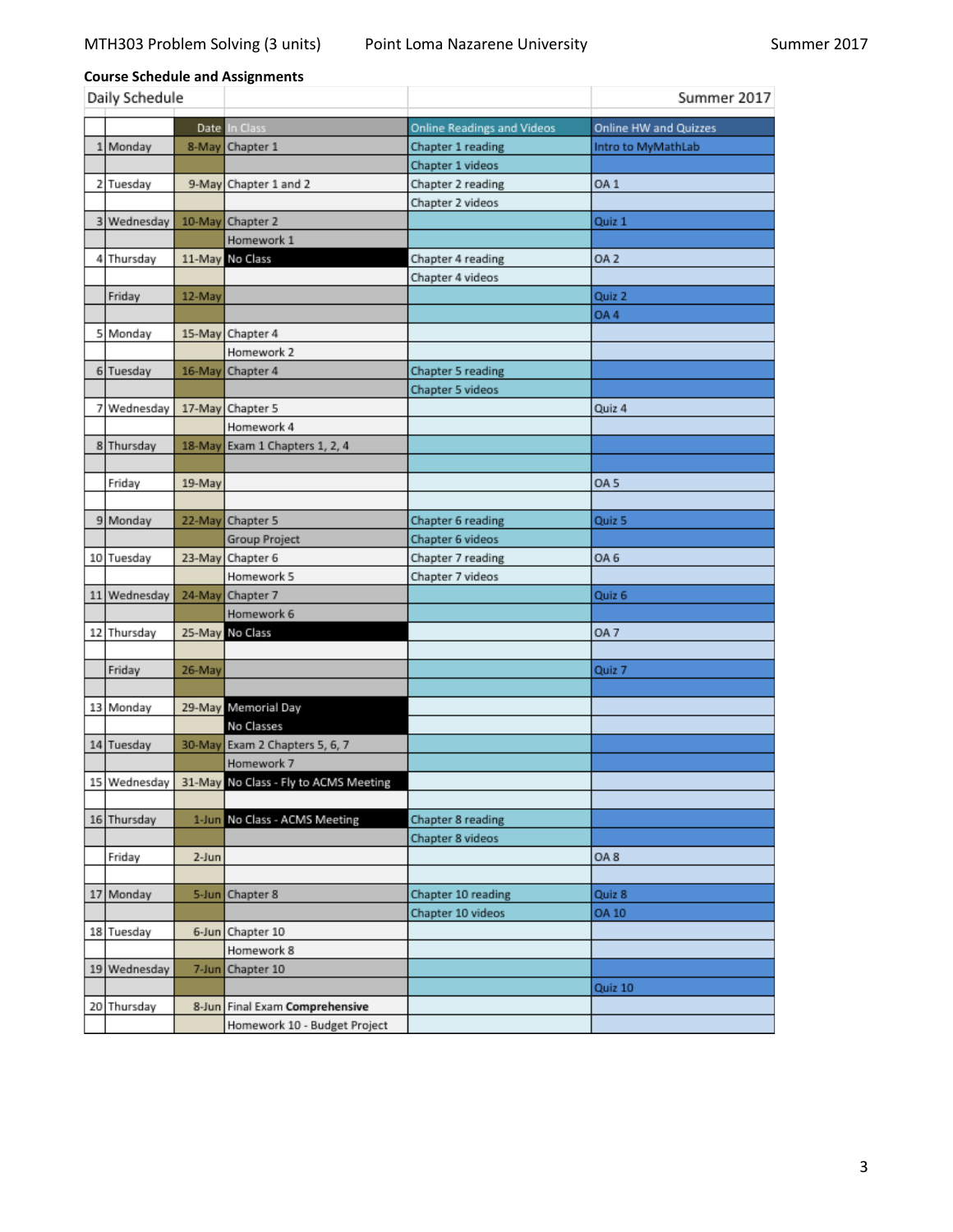#### **Course Philosophy**

The general method of the course is to involve students in "dynamic processes of inquiry and exploration, logical reasoning, making and testing conjectures, and investigating implications of conclusions" [Catalog]. Specifically, the focus is on the processes and tools of quantitative problem solving. Learning what they are and developing ability to use them.

<span id="page-3-0"></span>"Today's world is more mathematical than yesterday's, and tomorrow's world will be more mathematical than today's." "...mathematics...serves as a key to opportunity and careers."[Everybody Counts, p.45, p.3]

"To participate rationally in a world where discussions about everything from finance to the environment, from personal health to politics, are increasingly informed by mathematics, one must understand mathematical methods and concepts, their assumptions and implications." [50 Hours, p.35]

In view of these statements and many other similar ones from national reports, this quantitative experience (MTH 303) has been included as part of the PLNU general education curriculum. Thus, all students will study "major concepts, methods, and applications of quantitative reasoning with emphases on active problem solving" [Catalog].

## <span id="page-3-1"></span>**Course Approach**

The ability to solve problems requires resourcefulness, flexibility, and efficiency in dealing with new obstacles. Research on teaching and learning problem solving suggests that certain factors are critical to successful problem solving, including resources, heuristics, control, and belief systems [Schoenfeld, 1985].

- **Resources** refer to whatever information problem solvers understand (or misunderstand) that might be brought to bear on a problem.
- **Heuristic** refers to strategies and techniques problem solvers have (or lack) for making progress when working on nonroutine problems.
- **Control** refers to the way problem solvers use (or fail to use) the information at their disposal.
- **Belief systems** refer to the problem solver's "world view" of the problem domain, which determines the ways they use the knowledge in the first three categories.

The approach in MTH 303 develops and uses these factors to increase your problem solving ability. Classroom techniques used include:

- the teacher as role model
- whole-class problem solving with teacher as control
- small-group problem solving with teacher as coach

In addition, you are assigned readings and problems that will help you identify and make progress in the four areas discussed above.

#### **Course Methods**

*Use of groups:* There is almost a century of research showing that academic achievement, productivity, and self-esteem improve dramatically when students work together in groups. This method emphasizes teamwork, cooperation and support by others, rather than isolation and competition in learning.

*Role of the classroom instructor:* There will be less direct "lecturing" in class than usual, with many questions "answered" by another question to help you work through your own questions and difficulties. You are expected to learn problem solving through active involvement - reading, writing, and explaining to others what you are thinking and doing.

This may require some adjustment in the way you think about teaching and learning. Initially, you may wish for more direct information and answers, but your patience and effort will be rewarded with a deeper understanding and increasing independence in problem solving, as well as confidence in your ability to tackle new problems.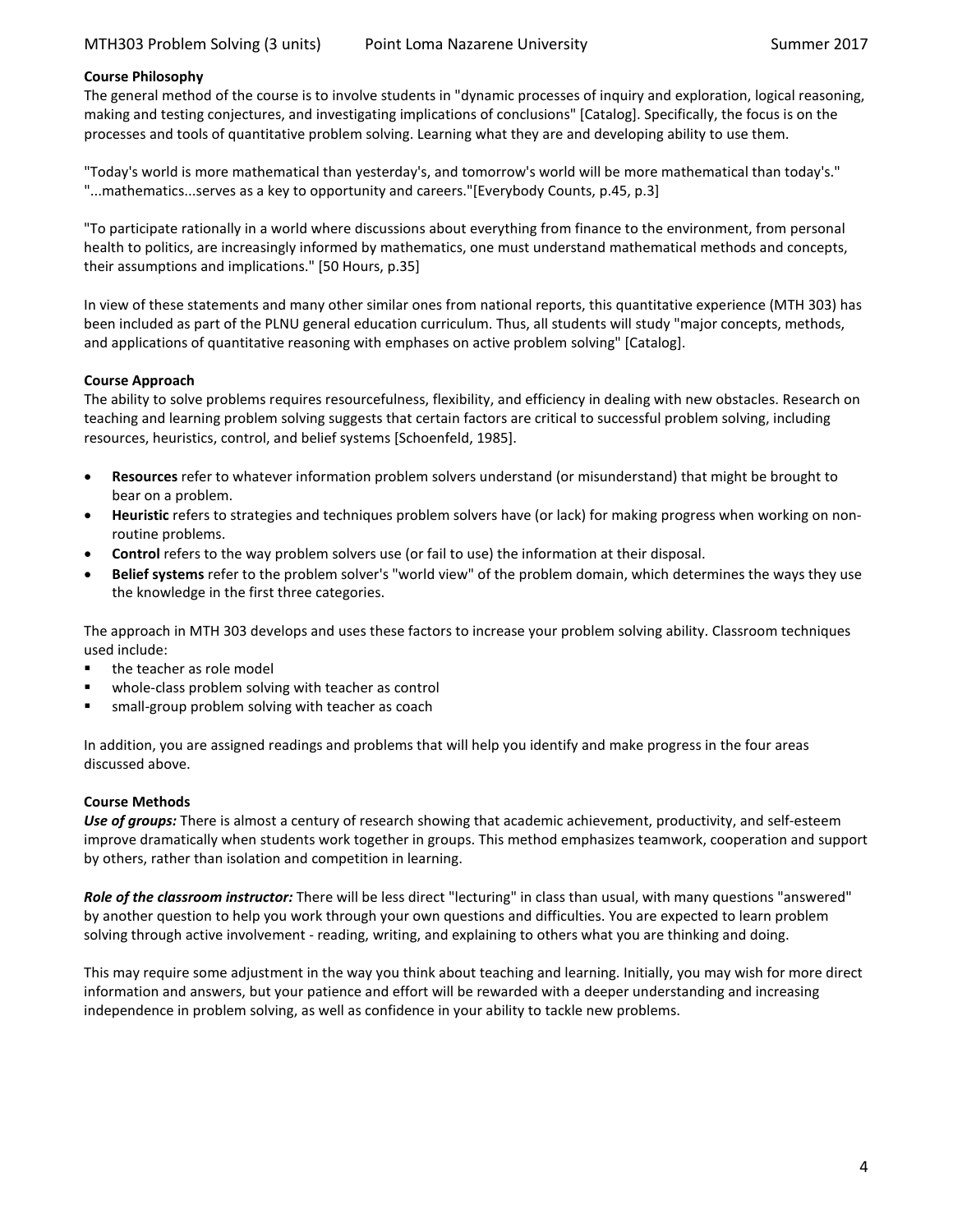#### <span id="page-4-0"></span>**Grading Distribution**

| <b>Grade Distribution</b>      |      |  |  |
|--------------------------------|------|--|--|
| Two Tests at 20% each          | 40%  |  |  |
| <b>Final Exam</b>              | 30%  |  |  |
| Quizzes                        | 5%   |  |  |
| Written and/or Online Homework | 12%  |  |  |
| <b>Group Project</b>           | 5%   |  |  |
| Individual Budget Assignment   | 5%   |  |  |
| <b>Class Participation</b>     | 3%   |  |  |
| Total                          | 100% |  |  |

#### **Grading Scale**

**A passing grade requires getting at least 60% in one of the two tests or on the final exam.** Grades are based on the number of points accumulated throughout the course. Approximate minimal percentages required to obtain a given grade are:

| <b>Grading Scale in Percentages</b> |             |              |              |              |  |  |
|-------------------------------------|-------------|--------------|--------------|--------------|--|--|
|                                     |             |              |              |              |  |  |
|                                     |             | (87.5, 90]   | (77.5, 80)   | (67.5, 70)   |  |  |
|                                     | (92.5, 100] | (82.5, 87.5) | (72.5, 77.5) | (62.5, 67.5) |  |  |
|                                     | (90, 92.5)  | (80, 82.5)   | (70, 72.5)   | [60, 62.5]   |  |  |

#### **Grade components**

The grade components are written homework, written tests, online homework, online quizzes, projects, class participation, and the final examination.

#### **Other factors that affect grades**

- **Late work:** All assignments are to be submitted/turned in by the beginning of the class session when they are due including assignments posted in Canvas. Late work need not be accepted. Work accepted late may be assessed a penalty. Make-up tests will be given only by prior arrangement with the instructor for reasons of documented emergency.
- **Incomplete grade:** Incompletes will only be assigned in extremely unusual circumstances. You may request a grade of I (incomplete) only if you are having a passing grade an at least 70% of the course work is completed.
- **Questions on written assignments, tests, and exams:** Written assignments and test/exam questions and problems must be formulated carefully in terms of words and symbols used in the course. Credit is determined by the degree to which answers and solutions respond to the specific question or problem stated. Maximize your credit by learning the language and symbols of the course.
- **Written Assignments:** Assignments collected must be prepared in a style suitable for grading. The following guidelines are used to determine credit:
	- o the organization must be easy to follow
	- o the work must be legible
	- o complete solutions must be written for problems (not just answers); answers must be clearly marked
	- o use complete sentences to answer questions
- **Tests and Final Examination:** Tests and the final exam will include problems and questions over material assigned in the text, readings and handouts, as well as material presented in class. No examination shall be missed without prior consent or a well-documented emergency beyond your control. A score of zero will be assigned for an examination that is missed without prior consent or a well-documented emergency beyond your control.

The examination schedule is included in the daily schedule. This instructor does not intend to accept excuses such as poor communication with parents, benefactors, surf team sponsors and/or travel agents. **The final exam date and time is set by the university at the beginning of the semester and may not be changed by the instructor.**

#### **Final Exam: Date and Time – June 8, 2017**

The final exam date and time is set by the university at the beginning of the semester and may not be changed by the instructor. This schedule can be found on the university website and in the course calendar. No requests for early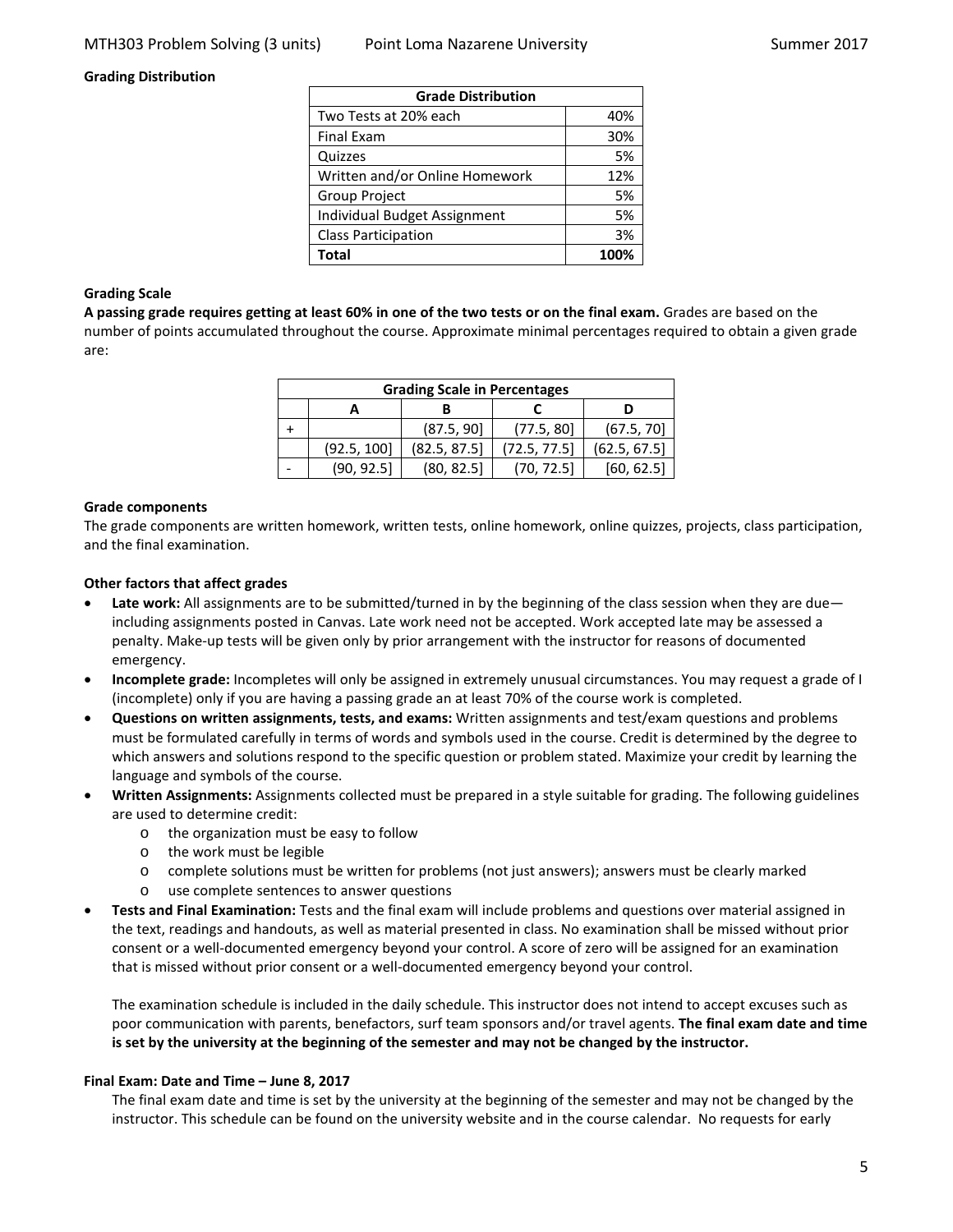examinations will be approved. Only in the case that a student is required to take three exams during the same day of finals week, is an instructor authorized to consider changing the exam date and time for that particular student.

#### <span id="page-5-0"></span>**Attendance**

Attendance is expected at each class session. In the event of an absence you are responsible for the material covered in class and the assignments given that day.

Regular and punctual attendance at all classes is considered essential to optimum academic achievement. If the student is absent from more than 10 percent of class meetings, the faculty member can file a written report which may result in deenrollment. If the absences exceed 20 percent, the student may be de-enrolled without notice until the university drop date or, after that date, receive the appropriate grade for their work and participation. See [http://catalog.pointloma.edu/content.php?catoid=24&navoid=1581#Class\\_Attendance](http://catalog.pointloma.edu/content.php?catoid=24&navoid=1581#Class_Attendance) in the Undergraduate Academic Catalog.

**NOTE:** For Blended courses, attendance will be calculated as follows:

## **Face to face portion of the class:**

You must be present on time for the full class for you to be considered present in the face to face meeting.

## **Online portion of the class:**

You are expected to work on material online every week. In order to get credit for being "present" in the online portion of the class each week you must complete at least one online homework assignment or exam review assignment (for test weeks) before the due date/time for that week.

You will receive a warning if you miss 10% of the class (combination of face-to-face and online).

You will be automatically de-enrolled if you miss 20% of the class (combination of face-to-face and online).

#### **Class Enrollment**

It is the student's responsibility to maintain his/her class schedule. Should the need arise to drop this course (personal emergencies, poor performance, etc.), the student has the responsibility to follow through (provided the drop date meets the stated calendar deadline established by the university), not the instructor. Simply ceasing to attend this course or failing to follow through to arrange for a change of registration (drop/add) may easily result in a grade of F on the official transcript.

## <span id="page-5-1"></span>**Academic Accommodations**

If you have a diagnosed disability, please contact PLNU's Disability Resource Center (DRC) within the first two weeks of class to demonstrate need and to register for accommodation by phone at 619-849-2486 or by e-mail a[t DRC@pointloma.edu.](mailto:DRC@pointloma.edu) See [Disability Resource Center](http://www.pointloma.edu/experience/offices/administrative-offices/academic-advising-office/disability-resource-center) for additional information. For more details see the PLNU catalog: [http://catalog.pointloma.edu/content.php?catoid=24&navoid=1581#Academic\\_Accommodations](http://catalog.pointloma.edu/content.php?catoid=24&navoid=1581#Academic_Accommodations)

Students with learning disabilities who may need accommodations should discuss options with the instructor during the first two weeks of class.

## <span id="page-5-2"></span>**Academic Honesty**

Students should demonstrate academic honesty by doing original work and by giving appropriate credit to the ideas of others. Academic dishonesty is the act of presenting information, ideas, and/or concepts as one's own when in reality they are the results of another person's creativity and effort. A faculty member who believes a situation involving academic dishonesty has been detected may assign a failing grade for that assignment or examination, or, depending on the seriousness of the offense, for the course. Faculty should follow and students may appeal using the procedure in the university Catalog. See [http://catalog.pointloma.edu/content.php?catoid=24&navoid=1581#Academic\\_Honesty](http://catalog.pointloma.edu/content.php?catoid=24&navoid=1581#Academic_Honesty) for definitions of kinds of academic dishonesty and for further policy information.

## **Copyright Protected Materials:**

<span id="page-5-3"></span>Point Loma Nazarene University, as a non-profit educational institution, is entitled by law to use materials protected by the US Copyright Act for classroom education. Any use of those materials outside the class may violate the law.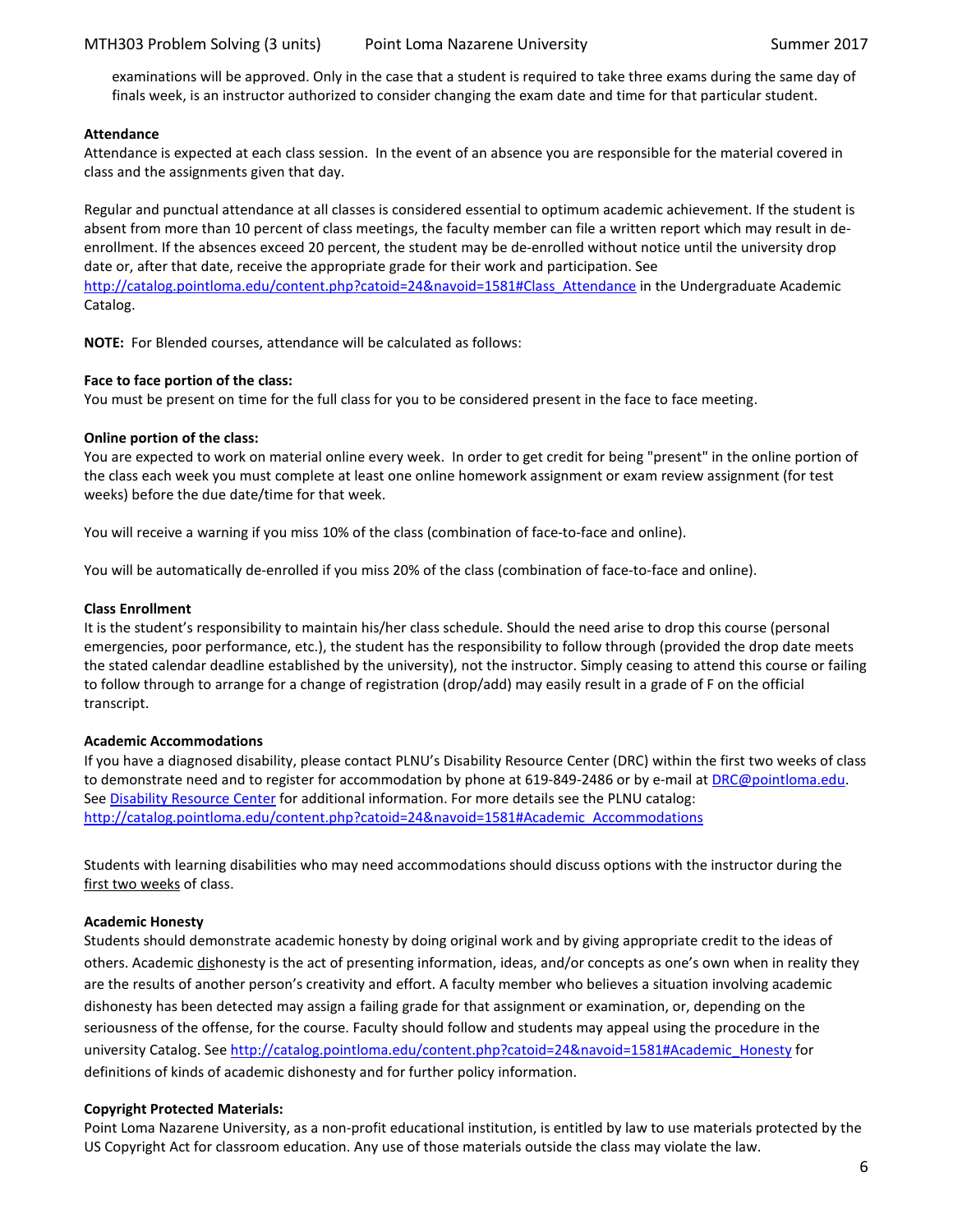#### **FERPA Policy**

In compliance with federal law, neither PLNU student ID nor social security number should be used in publicly posted grades or returned sets of assignments without student written permission. This class will meet the federal requirements by (Note: each faculty member should choose one strategy to use: distributing all grades and papers individually; requesting and filing written student permission; or assigning each student a unique class ID number not identifiable on the alphabetic roster.). Also in compliance with FERPA, you will be the only person given information about your progress in this class unless you have designated others to receive it in the "Information Release" section of the student portal. See Policy [Statements](http://www.pointloma.edu/experience/academics/catalogs/undergraduate-catalog/policy-statements) in the (undergrad/ graduate as appropriate) academic catalog.

#### <span id="page-6-0"></span>**Classroom Attire**

All students are expected to dress in ways that allow the classroom to be a place where all students are comfortable and can work efficiently. Certain distracting attire is not permitted in the classroom. For example, attire associated with the "rush" activities of fraternities and sororities simply causes too many distractions in the classroom. If you choose to "rush" one of the fraternities or sororities, please make sure the "rush" officials know that "rush" attire will not be allowed in this classroom.

<span id="page-6-1"></span>**THE FINAL EXAM IS A** COMPREHENSIVE **EXAMINATION.** Successful completion of this class requires taking the final examination on its scheduled day. **The FINAL EXAM is on the last day of classes in the same** 

**classroom. No requests for early examinations or alternative days will be approved.**